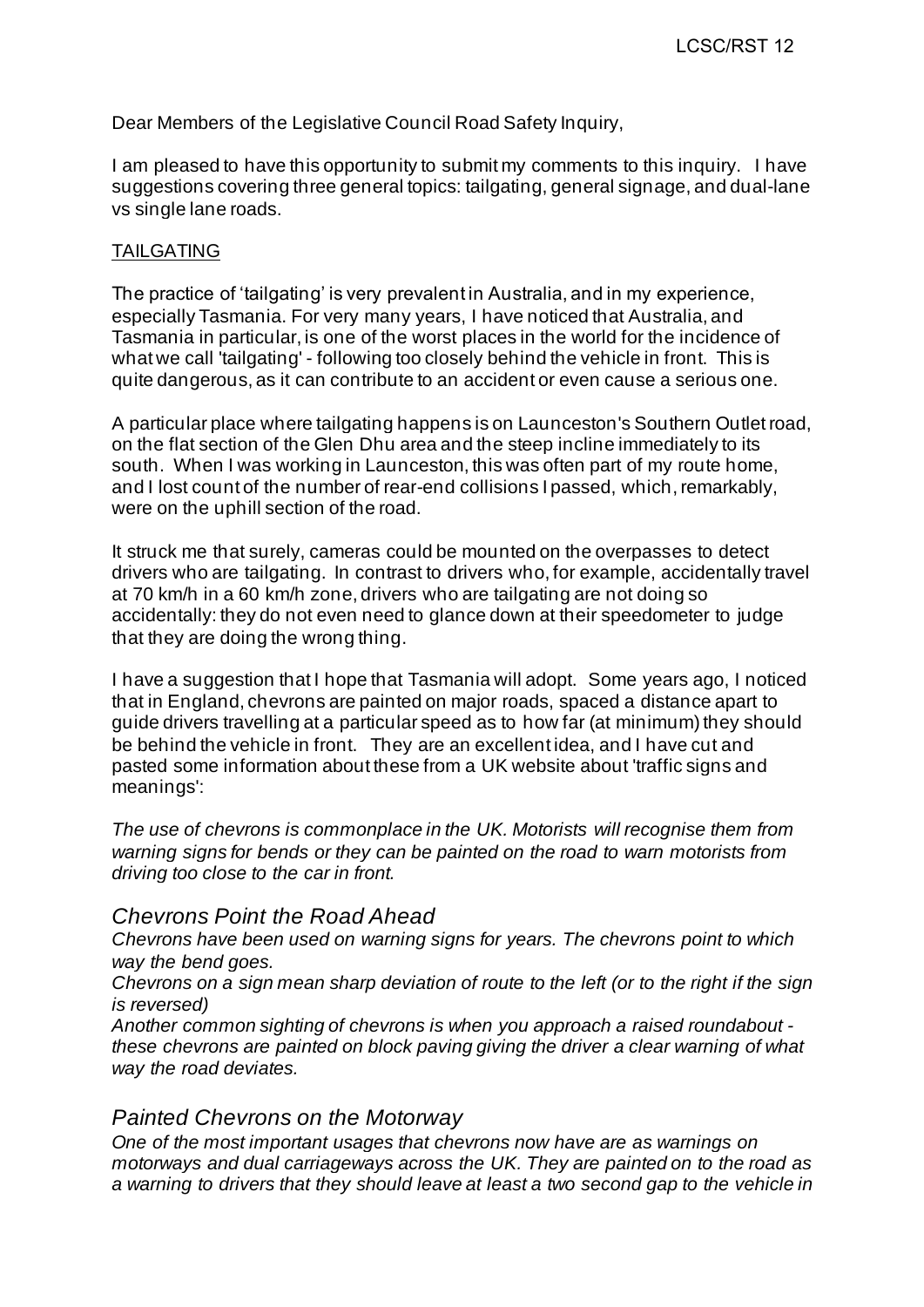*front. The authorities hope that this will cut accidents caused by vehicles driving too close to each other.*

*When motorists are driving at 70mph their concentration can lapse, so that they don't the authorities have painted chevrons at accident black spots on the UK network. The chevrons are usually placed at 40metre intervals and road signs are usually placed before the start of the chevrons to advise drivers to "keep two chevrons apart."*

*There are usually other signs placed near parts of the road network where chevrons are used. These can state: "Check your distance" and " Tiredness can kill take a break" to further improve safety in these black-spot areas.*

## *Chevrons Reduce Accidents*

*Research carried out by the Transport Research Laboratory (TRL) has shown that sections of motorway that have chevrons have shown significant reductions in the number of accidents caused by "close following." The benefits have also been shown to continue for a further 18km beyond a chevron marked stretch. TRL claims from its research that when chevrons are used on a section of motorway there is a reduction in accidents on the same stretch of road by 56 per cent compared to the same stretch of road before the chevrons were installed. During this study TRL also carried out a tailgating survey, the findings revealed that motorists when in a stretch of motorway with chevrons tended to leave at least twosecond gaps to the vehicle in front. However, after the chevron patch, tailgating did tend to pick up again but TRL believes that chevrons could reduce accidents on the motorway network by being strategically placed.*

## *Chevrons Aid Motorists*

*Chevrons are a good way of helping motorists keep the two second rule as are the Highways agency signs that state: 'Keep Your Distance' from gantries. But the fact of the matter is that all motorists have a responsibility to keep their distance and drive with care and attention.*

*The Highway Code recommends that motorists keep a two second gap in dry conditions but in adverse weather this gap should be at least doubled – if you're on a motorway with a stretch of chevrons then double the chevrons to give yourself the required gap.*

I think this is an excellent idea, but I have not yet seen these in use in Tasmania. I urge you to have these painted in many places, accompanied by the signs that are mentioned in the extract above. Action should be taken now.

I have another suggestion for a type of device that could be installed on motor vehicles that could be called a 'tailgate cam'. This would be a camera installed in the rear of the vehicle, in much the same way as a reversing camera. As is well known, proximity devices are already part of the equipment supplied with modern vehicles, so it seems to me to be obvious that such a camera, in conjunction with a device to measure the distance to the car behind, could be developed and installed. Of course, it is not always a driver's fault that he is following too closely—for example, someone could overtake and then cut in too soon or slow down unnecessarily. So there would need to be some 'clever software' that images a driver's number plate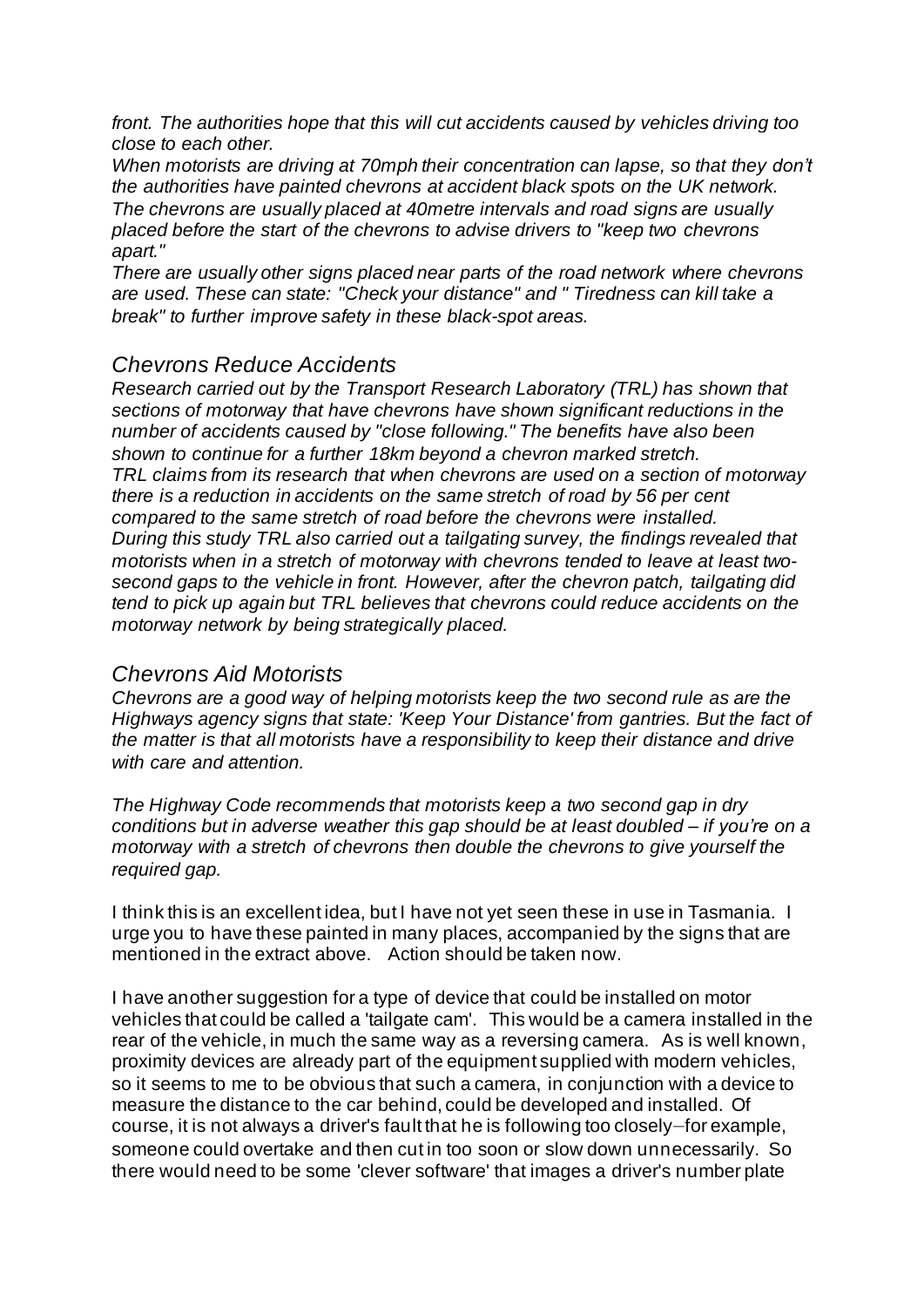only after, say, 15 seconds following too closely, with a computation that takes the image only when the distance is inappropriate for the speed. Onboard software could send this image directly to the police with the coordinates of the location of the offence, saving police resources. There could even be a tax deduction for the purchase of such devices, or even a reduction in the vehicle registration cost so as to encourage drivers to install such a device.

### ROAD SIGNAGE

Australia has a rather odd 'mix' of road signage. Some signage is in the form of recognised international signage such as speed limit signs with the speed limit on a white background with a red circle around it. However, other signage appears to be 'left over' from days gone by, or is similar to signage used in the USA.

In very many countries in the world, the 'international' standard signage is used. This especially applies in the UK and all over Europe, and I urge consideration for this to be used all over Australia.

As one example that I think is especially 'standout', there is a set of international signs that indicate 'pass this side', 'one way', etc., which take the form of white arrows on blue backgrounds, that are not used in Tasmania, and I don't think they are widely used (or used at all) elsewhere in Australia.

Here are two examples of the 'pass this side of the sign' type, from Thailand and the UK, respectively:

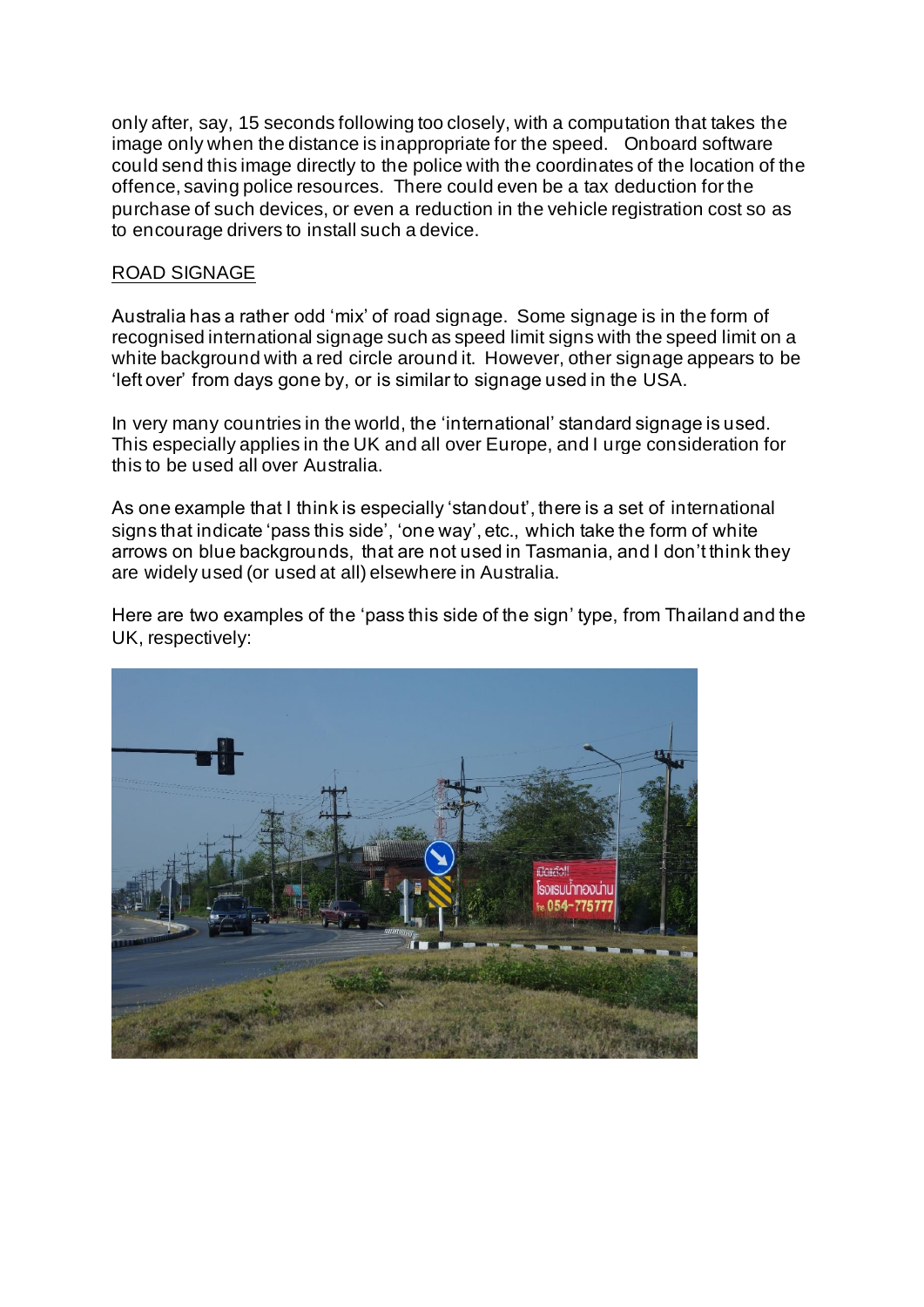

Instead of these really clear signs, in Australia, although sometime we see a 'Keep Left' sign with an arrow, we often see a group of chevrons pointing to the right or left, which are dangerous because they seem to indicate that the traffic must turn, rather than simply pass a particular side of the sign.

It is also possible to have a pair of these blue and white signs to indicate 'pass either side', which is far clearer than the strange vertical chevrons we see in Tasmania.

Here is an example of the same style of sign in Thailand (although these are used widely across the globe too) indicating 'compulsory right turn':